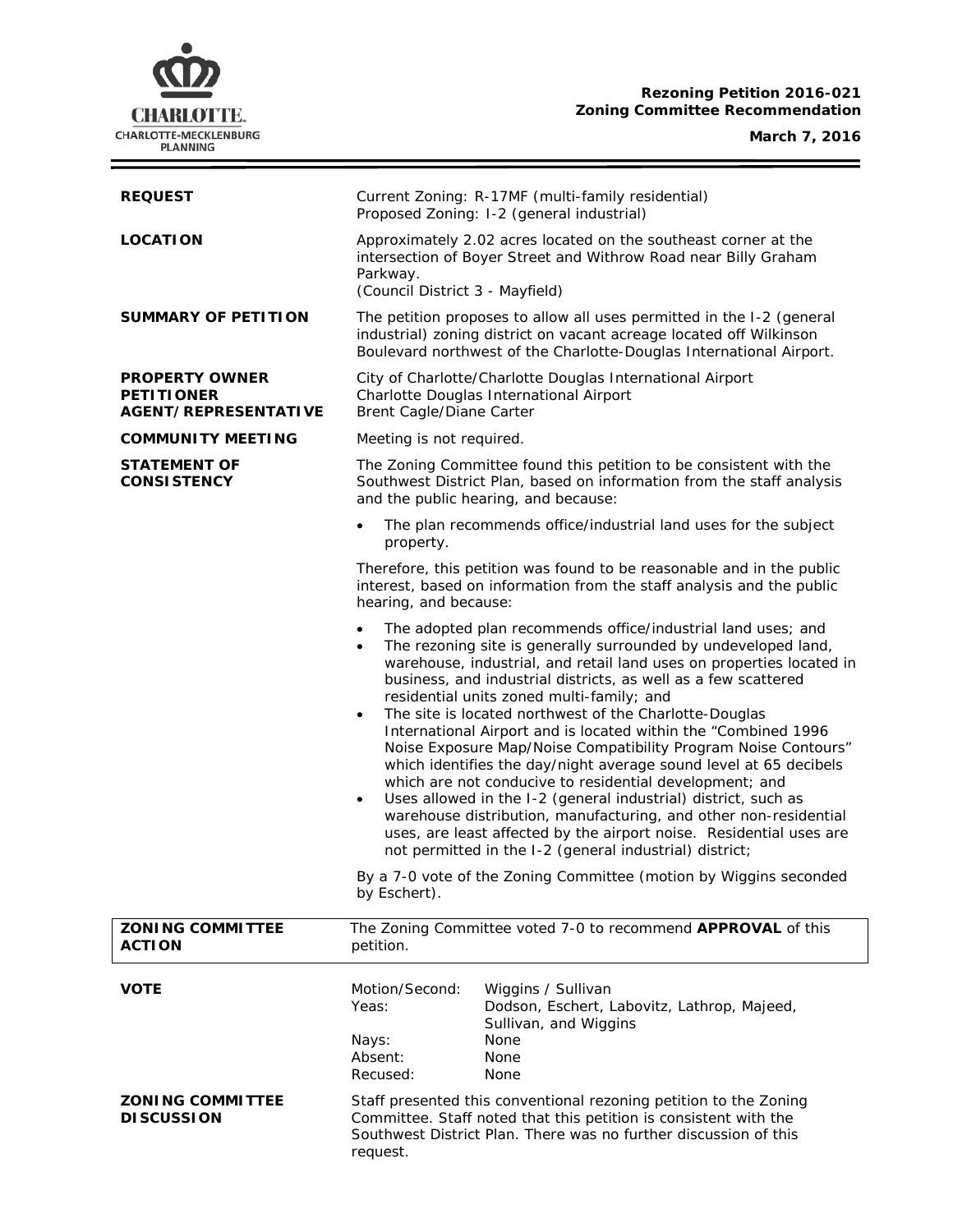**STAFF OPINION** Staff agrees with the recommendation of the Zoning Committee.

# **FINAL STAFF ANALYSIS**

**(Pre-Hearing Analysis online at [www.rezoning.org\)](http://www.rezoning.org/)** 

#### **PLANNING STAFF REVIEW**

#### • **Proposed Request Details**

This is a conventional rezoning petition, which applies all the standards, regulations and uses in the I-2 (general industrial) zoning district. The I-2 (general industrial) district allows for a variety of uses including wholesaling and industrial areas for manufacturing, processing and assembling of parts and products, distribution of products at wholesale, transportation terminals, and a broad range of specialized industrial operations. Examples of specific uses allowed in the I-2 (general industrial) district by-right and under prescribed conditions include: assembly or fabrication of previously manufactured parts; automotive service stations; airports; car washes; financial institutions; foundries; heliports and helistops; hotels and motels; junkyards; land clearing and inert debris landfills off site (LCID); manufactured housing repair; power generation plants; railroad freight yards, repair shops and marshalling yards; theatres, drive-in motion picture; truck terminals; and warehousing.

#### • **Public Plans and Policies**

- The *Southwest District Plan* (1991) recommends office/industrial uses for these parcels as well as the surrounding area, which is located just north of the Charlotte-Douglas International Airport.
- The site is located within the Airport Noise Disclosure Overlay district.

#### • **TRANSPORTATION CONSIDERATIONS**

• As a conventional rezoning request, and considering the range of possible uses, there shouldn't be any significant traffic impacts. The site will be required to add curb, gutter, and sidewalks with planting strips along the frontages of Boyer Street and Withrow Road when it develops as part of the permitting process.

**DEPARTMENT COMMENTS** (see full department reports online)

- **Charlotte Area Transit System:** No issues.
- **Charlotte Department of Neighborhood & Business Services:** No issues.
- **Charlotte Fire Department:** No comments received.
- **Charlotte-Mecklenburg Schools:** Non-residential petitions do not impact the number of students attending local schools.
- **Charlotte-Mecklenburg Storm Water Services:** No issues.
- **Charlotte Water:** See Advisory Comments, Note 1.
- **Engineering and Property Management:** See Advisory Comments, Note 2.
- **Mecklenburg County Land Use and Environmental Services Agency:** No comments received.
- **Mecklenburg County Parks and Recreation Department:** No issues.

### **Advisory Comments**

**Infrastructure** 

- 1. The site does not currently have sewer system availability. The closest sewer system availability is located approximately 300' south of PID6123507 at the Wilkinson Boulevard intersection. Environment
- 2. Trees greater than two (2) inches in diameter as measured 4.5 feet above ground and in the street right of way are protected by law; authorization for their removal is to be coordinated through the City Arborist. Development of the site shall comply with the requirements of the City of Charlotte Tree Ordinance.